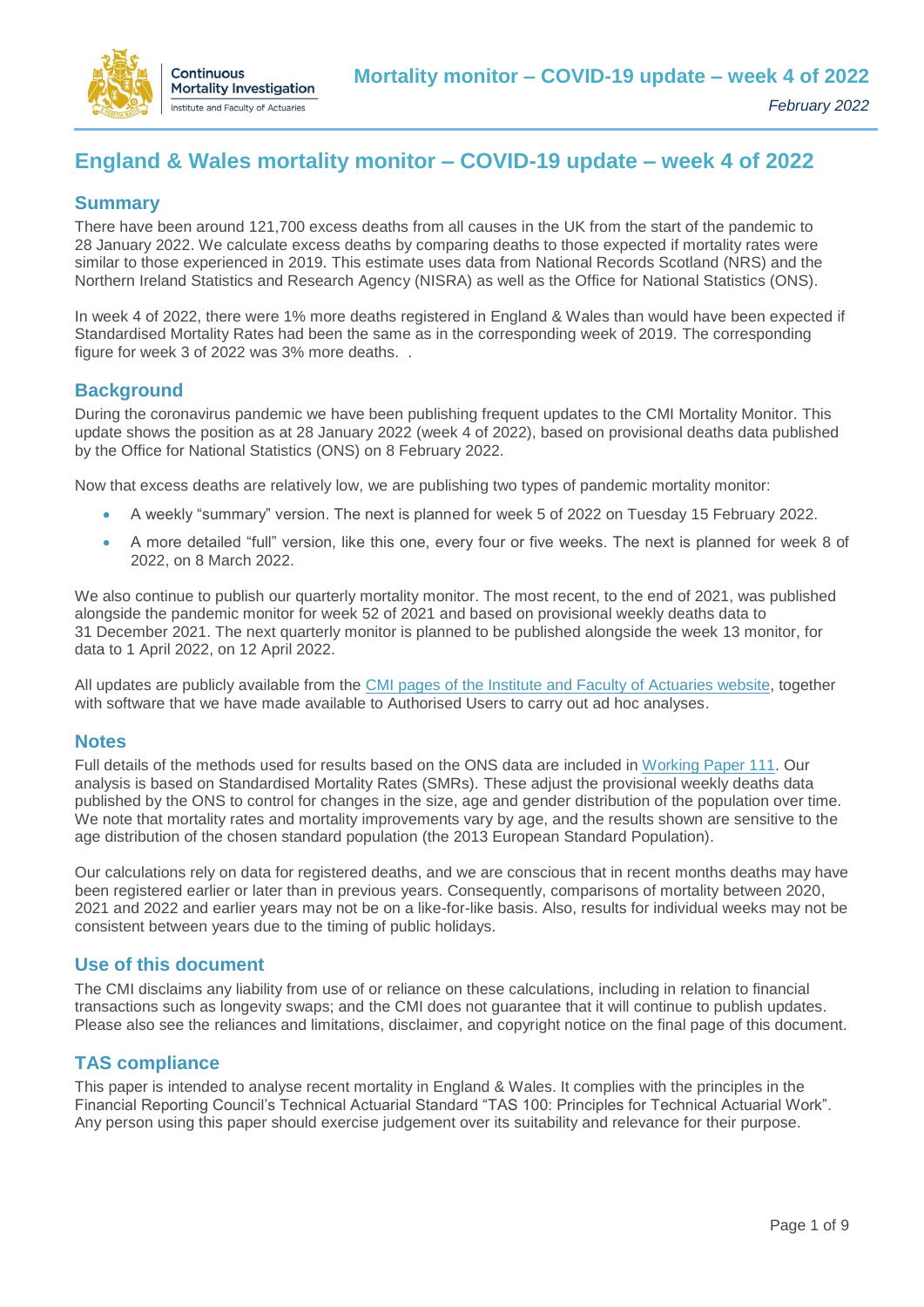

### **Results – Standardised mortality rates**

Chart 1 shows how SMRs in 2019, 2020, 2021 and 2022 compare to the range of SMRs in the same week in the 2011-2019 period. (Note that most years do not have a week 53 – there was no week 53 in 2019, and the 2011- 2019 range for week 53 only relates to 2015.)

Standardised mortality in 2022 to date has generally been towards the bottom of the 2011-2019 range.





Chart 2 shows cumulative standardised mortality rates relative to 2019, as a proportion of mortality for 2019 as a whole<sup>1</sup>. Cumulative mortality to week 4 of 2022 is 0.1% below 2019.



**Chart 2: Cumulative standardised mortality rate compared to 2019**

 $\overline{a}$ 

<sup>1</sup> Showing relative mortality rather than absolute mortality makes it easier to make comparisons between years. We use 2019 as the comparator as this is consistent with the excess deaths calculations in this report.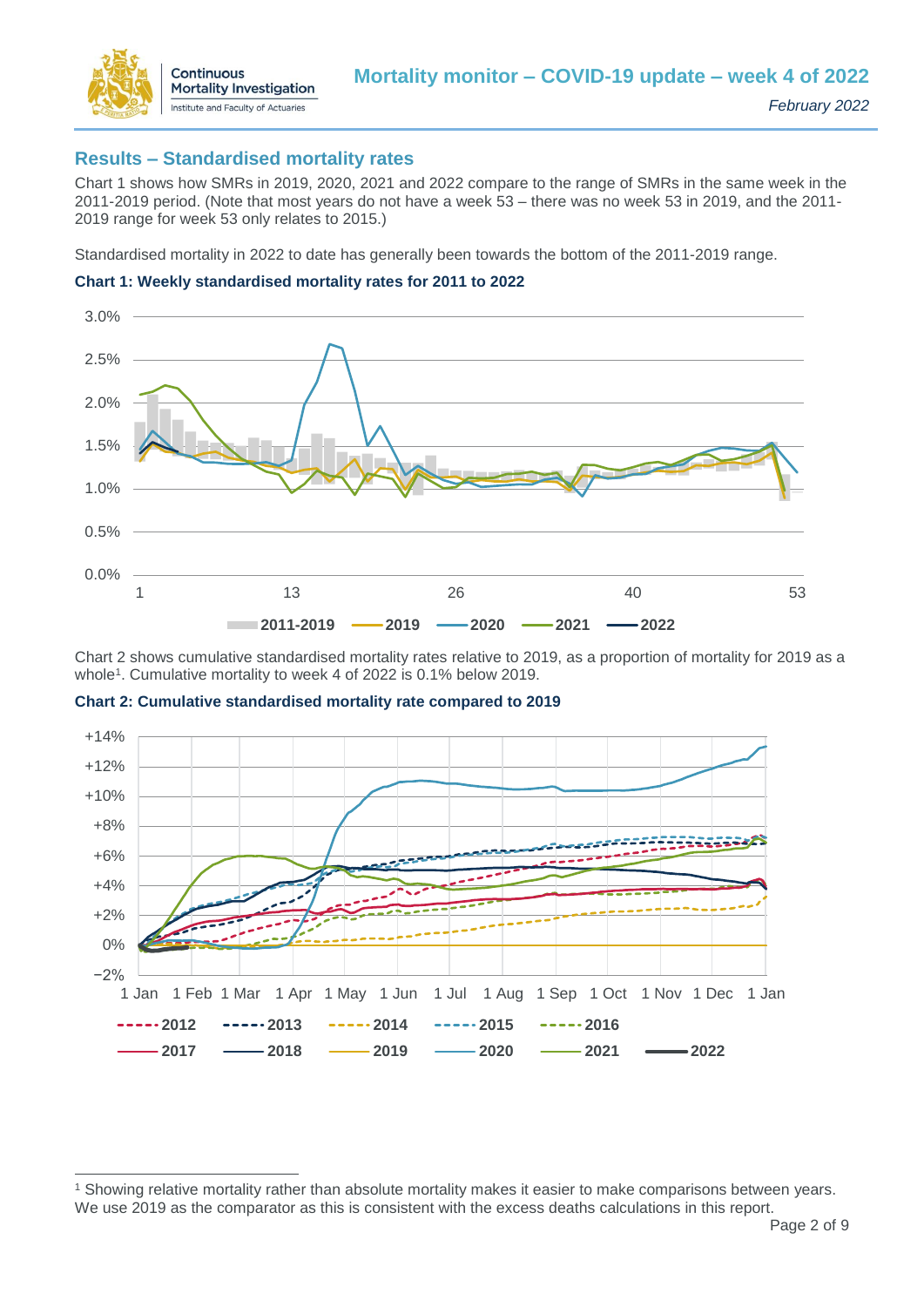

Chart 3 shows the cumulative annual standardised mortality improvement for 2022 and the previous ten years. The cumulative mortality improvement to week 4 of 2022 is +3.6%.

Please note:

- The cumulative improvement for year N is the reduction in cumulative mortality from year N-1 to year N, as a proportion of full-year mortality for year N-1.
- Chart 3 shows cumulative improvements, so a higher value represents a higher improvement and lower mortality; whereas in Chart 2 a higher value represents higher mortality.
- The cumulative mortality improvement for 2022 compares experience in 2022 to that in 2021. We have seen a mortality improvement in 2022 so far as mortality in early 2022 has been at broadly pre-pandemic levels, while mortality in early 2021 was high due to the pandemic.



**Chart 3: Cumulative annual standardised mortality improvement for 2012 to 2022**

The cumulative (non-annualised) standardised mortality improvement between 2019 and 2022 to week 4 (consistent with Chart F in the quarterly monitor) is +0.1%.

## **Results – Excess and COVID-19 deaths**

The ONS data shows 1,385 deaths registered during week 4 of 2022 "where COVID-19 was mentioned on the death certificate". The overall impact of the coronavirus pandemic on total deaths may be different:

- There may have been some deaths that were wholly or partially due to COVID-19 but where COVID-19 was not mentioned on the death certificate.
- Some deaths where COVID-19 was mentioned on the death certificate may not be "excess" deaths, as the deceased might have died from another cause in the same period, in the absence of coronavirus.
- There may have been "forward mortality displacement": some deaths that occurred earlier in the pandemic would otherwise have occurred in this period.
- There may have been indirect impacts on deaths due to restrictions on movement and changes in behaviour during the pandemic. For example, access to healthcare, reductions in other infectious diseases, and changes in traffic, pollution and mental health.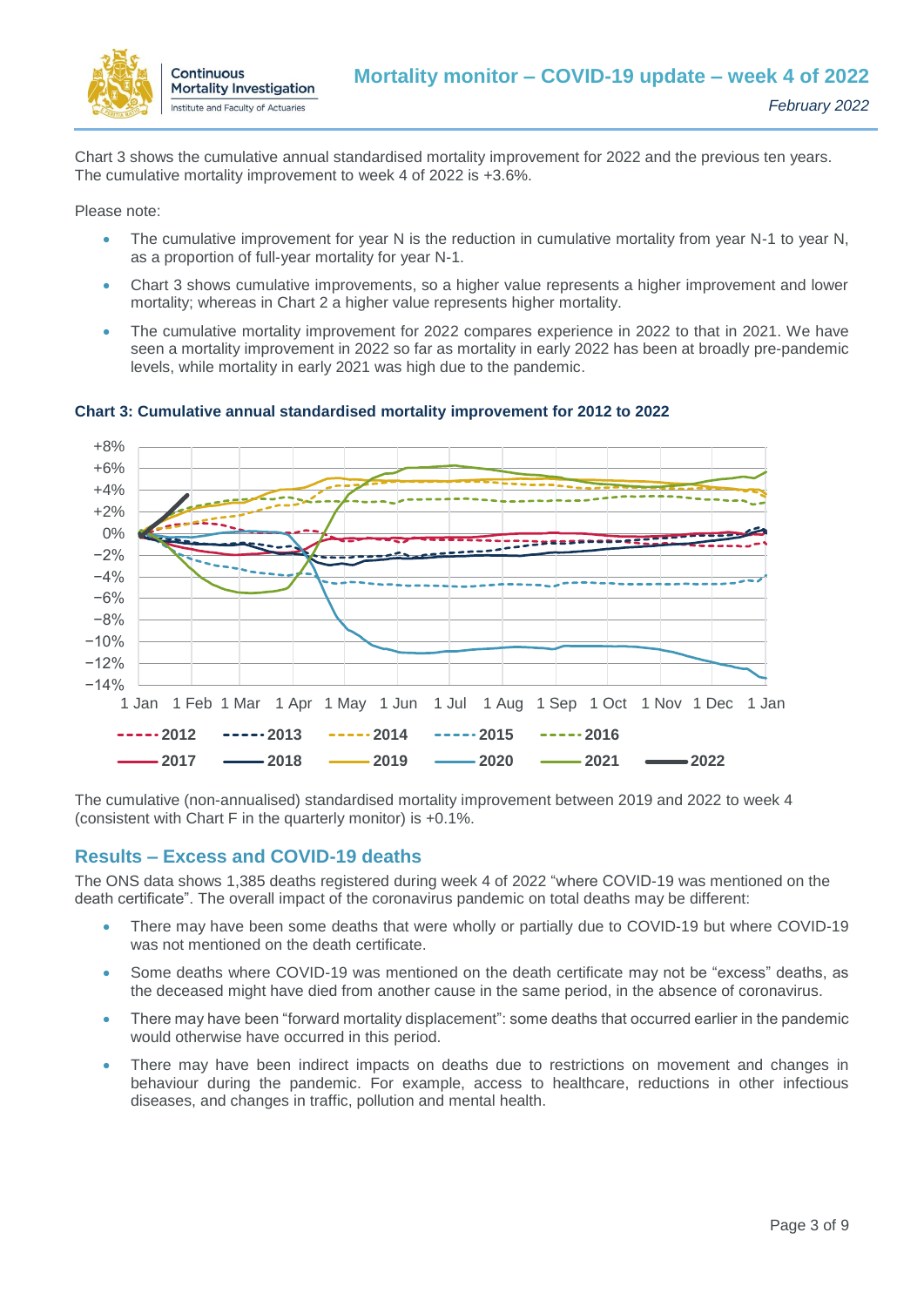

To consider the possible impact of the pandemic on total deaths, we have estimated the number of deaths that we would have seen in each week of the pandemic (in 2020, 2021 and 2022) if the SMRs for each gender and age-group had been the same in that week as in the corresponding week of 2019, the last full "normal" year before the pandemic.

As mortality in the first 12 weeks of 2019 and 2020 was similar, as seen in Charts 2 and 3, this gives a broad indication of "expected" mortality in the absence of the coronavirus pandemic. However, as there was no ISO week 53 in 2019, we have instead used week 1 of 2020 to calculate expected deaths for 53 week of 2020.

We can then subtract the expected deaths from actual deaths to estimate the "excess" deaths that, in the absence of other likely causes, may be attributable to the pandemic. Excess death calculations depend on the historical period used to estimate expected deaths. We use SMRs for 2019 to estimate expected deaths in the absence of a pandemic.

We have not made any adjustment for differences in the timing of public holidays. While such differences affect individual weeks, the positive and negative impacts for different weeks should cancel out over time in cumulative results.

Table 1 shows results for week 4 of 2022 compared to week 3 of 2022:

- Actual deaths in week 4 of 2022 were 1% higher than expected: 1% higher than expected for both males and females.
- In week 3 of 2022 deaths were 3% higher than expected: 5% higher than expected for males and 1% higher than expected for females.

| <b>Description</b>                                                         | Week 4      |        |              | Week 3 |
|----------------------------------------------------------------------------|-------------|--------|--------------|--------|
|                                                                            | <b>Male</b> | Female | <b>Total</b> | Total  |
| "Expected" registered deaths                                               | 6,261       | 6.040  | 12,301       | 12.431 |
| Actual registered deaths, from all causes                                  | 6.314       | 6.087  | 12,401       | 12,776 |
| "Excess" registered deaths (actual minus expected)                         | 53          | 47     | 100          | 345    |
| Registered deaths where COVID-19 was mentioned<br>on the death certificate | 764         | 621    | 1,385        | 1,484  |
| Excess as a proportion of expected                                         | $+1\%$      | $+1%$  | $+1%$        | $+3%$  |

#### **Table 1: Comparison of COVID-19 deaths and "excess" deaths**

We note that our measure of excess deaths shows higher mortality in 2022 than in 2019, but the cumulative mortality improvement shows slightly lower mortality in 2022 than in 2019. This is because the timing of the measures of excess deaths and cumulative mortality do not align. Our excess deaths calculation compares corresponding ISO weeks, ending on Fridays, as has been the case throughout the pandemic. Year to date cumulative mortality and mortality improvements instead use the period from 1 January to align with annual measures. While the period from 1 to 28 January 2022 coincides with ISO weeks, this is not the case for 2019: weeks 1 to 4 of 2019 covers the period from 29 December 2018 to 25 January 2019.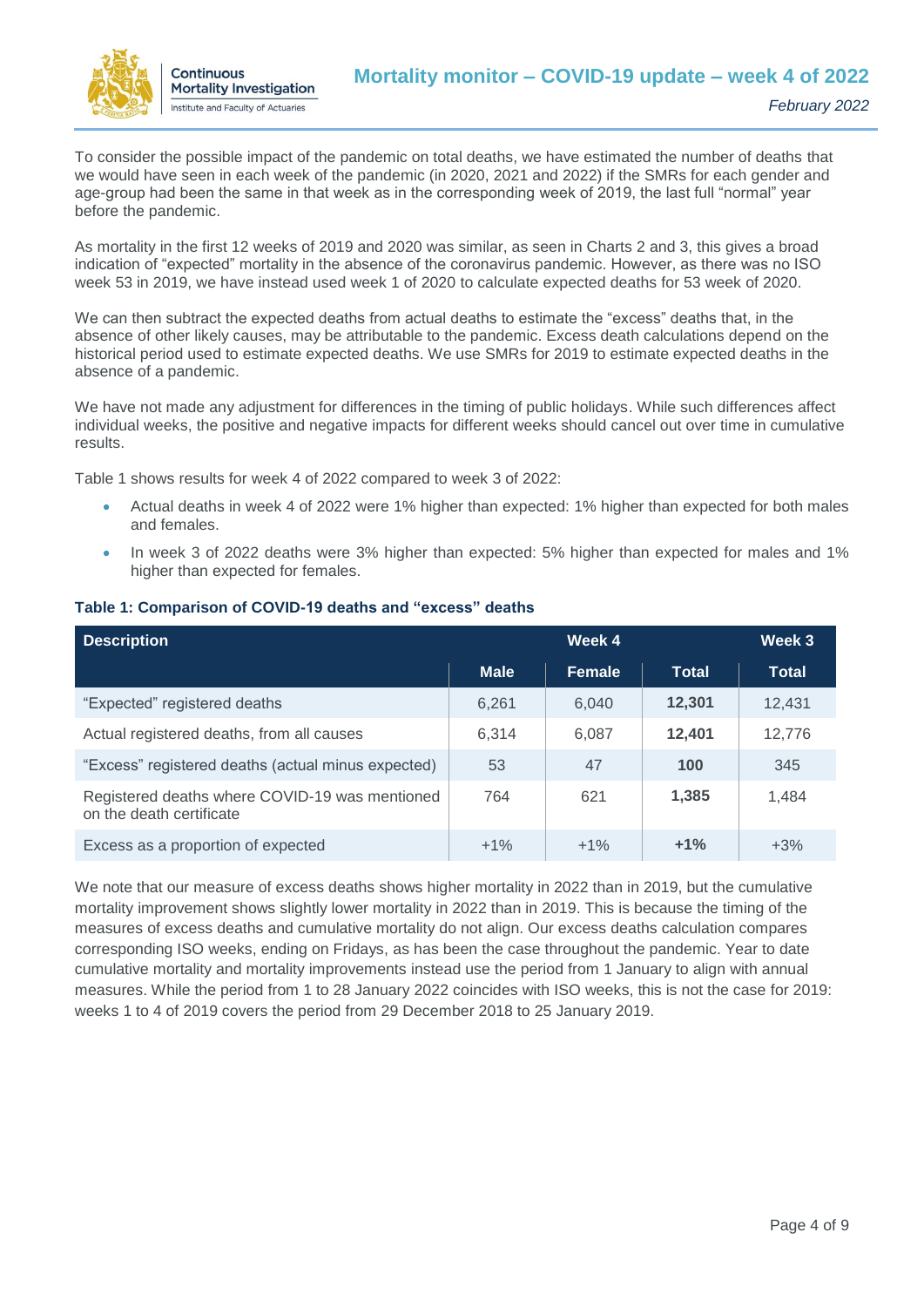

Chart 4 compares three measures of COVID-19 mortality during the pandemic: our calculation of "excess" registered deaths from all causes, ONS data for registered deaths where COVID-19 was mentioned on the death certificate, and data for deaths of people within 28 days of a positive test result for COVID-19, from the UK Health Security Agency (UKHSA) COVID-19 dashboard.

The relationship between the three measures has varied considerably during the pandemic. Early in the pandemic, the number of excess deaths was much higher than for the other two measures, but this has not been the case since then. During the second half of 2021, all three measured tended to show broadly similar results. However, in the past three weeks ONS and UKHSA figures have risen, while excess deaths have fallen, although remaining positive. This indicates that during recent weeks non-COVID deaths have been lower than would have been expected in the absence of the pandemic. We noted possible reasons for such differences on page 3.



#### **Chart 4: Comparison of weekly measures of COVID-19 deaths (see text for details)**

Chart 5 is similar to Chart 4, but shows cumulative numbers of deaths since week 10 of 2020. In the earlier part of the period shown, the cumulative number of excess deaths from all causes was higher than both the cumulative number of deaths where COVID-19 was mentioned on the death certificate, and the cumulative number of deaths within 28 days of a positive test. However, cumulative excess deaths are now lower than both of those measures – a consequence of weekly excess deaths being lower than the other measures, and sometimes negative.



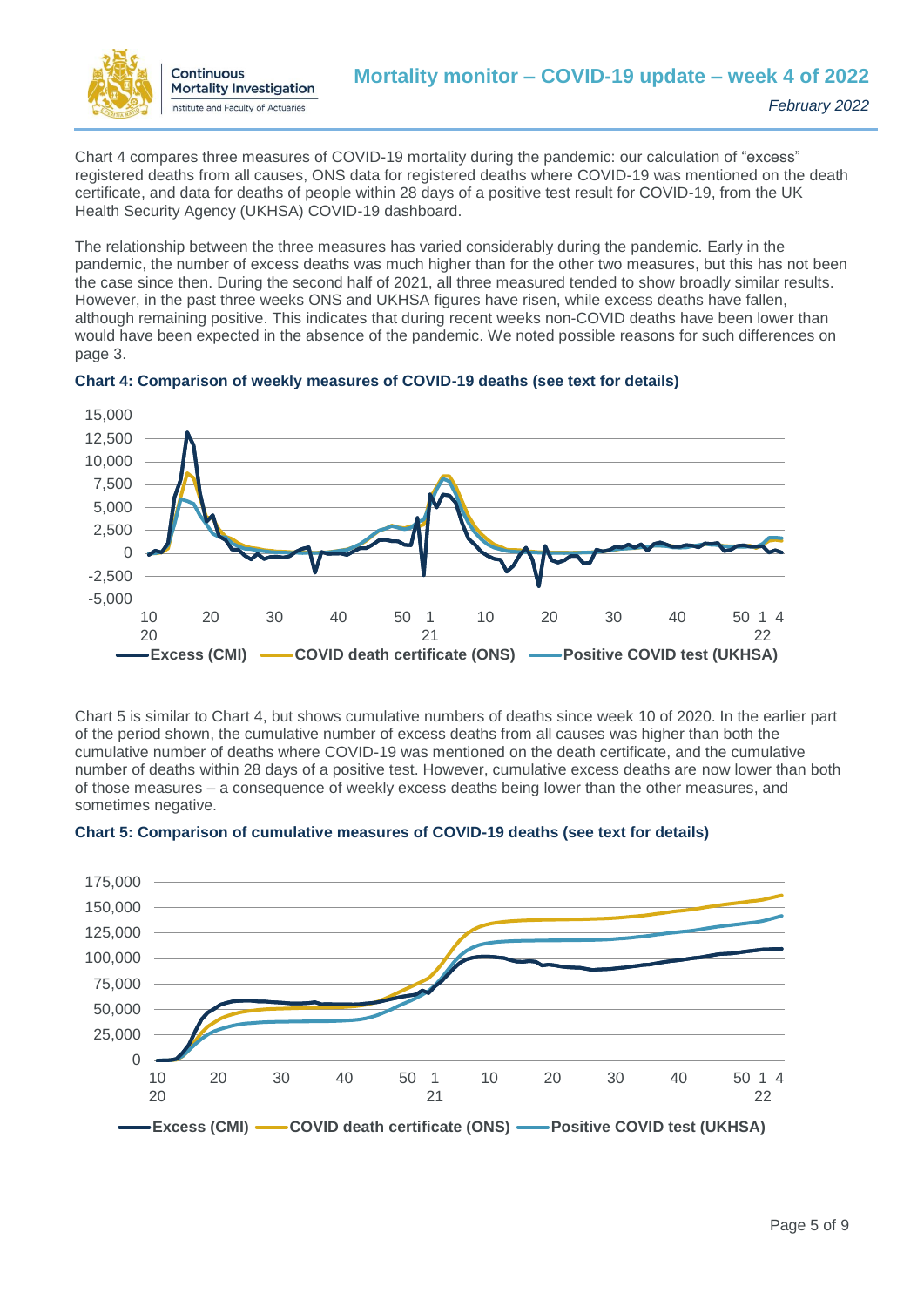

Charts 6 and 7 show excess deaths as a proportion of expected deaths by age band for each week during the pandemic. Charts 8 and 9 show the same information, for the most recent 26 weeks, in more detail. Excess deaths as a proportion of expected fell fastest for the oldest age group – consistent with the impact that we would expect to see from the coronavirus vaccination programme, as older age groups received their vaccine earlier. Since week 26 of 2021, excess deaths have risen and are positive for most age groups shown. We do not show results for ages below 45 as the relatively low numbers of deaths at those ages means that estimates of expected deaths would be unreliable.



#### **Chart 6: Excess as a proportion of expected in each week – males (see text for details)**



#### **Chart 7: Excess as a proportion of expected in each week – females (see text for details)**





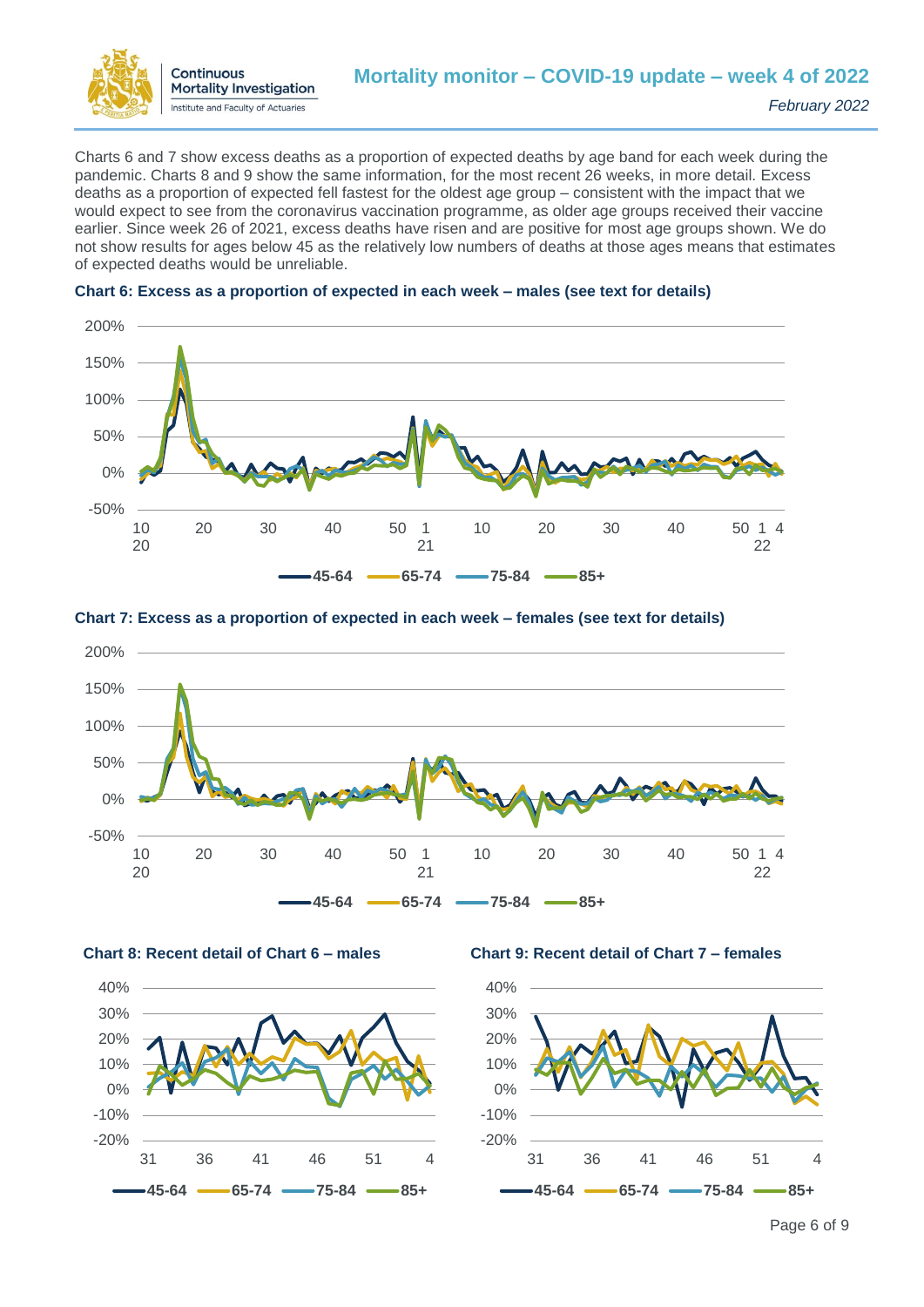

# **Results – Excess deaths for the United Kingdom**

The previous sections of this report are based on registered deaths data for England & Wales to 28 January 2022, published by the ONS. In this section we extend our analysis to the United Kingdom as a whole.

We estimate that the numbers of excess deaths from the start of the pandemic to 28 January 2022 are:

- 109,600 for England & Wales<sup>2</sup>; and
- 121,700 for the United Kingdom.

Of these, 1,300 excess deaths for England & Wales and (also) 1,300 for the United Kingdom have occurred since week 1 of 2022 (1 January 2022).

As in earlier sections, excess deaths compare registered deaths to those that we would have seen if standardised mortality rates were the same as in the corresponding period in 2019. Our calculations use data for all-cause mortality from National Records Scotland (NRS) and the Northern Ireland Statistics and Research Agency (NISRA) in addition to the ONS data.

The figures above do not include deaths that occurred after 28 January 2022. We note that UKHSA publishes daily data published for deaths of people within 28 days of a positive test result for COVID-19. The UKHSA data shows 1,766 COVID-19 deaths reported for the UK in week 5 of 2022 (29 January to 4 February 2022), compared to 1,828 in week 4 of 2022.

#### **Data sources**

 $\overline{a}$ 

The provisional weekly deaths are available from:

- ONS (England & Wales) [https://www.ons.gov.uk/peoplepopulationandcommunity/birthsdeathsandmarriages/deaths/datasets/wee](https://www.ons.gov.uk/peoplepopulationandcommunity/birthsdeathsandmarriages/deaths/datasets/weeklyprovisionalfiguresondeathsregisteredinenglandandwales) [klyprovisionalfiguresondeathsregisteredinenglandandwales](https://www.ons.gov.uk/peoplepopulationandcommunity/birthsdeathsandmarriages/deaths/datasets/weeklyprovisionalfiguresondeathsregisteredinenglandandwales)
- NRS (Scotland) <https://data.gov.scot/coronavirus-covid-19/data.html>
- NISRA (Northern Ireland) <https://www.nisra.gov.uk/publications/weekly-deaths>

The daily UKHSA data for deaths of people within 28 days of a positive test result for COVID-19 are available from<https://coronavirus.data.gov.uk/details/deaths>

<sup>2</sup> The cumulative figures since the start of the pandemic are for deaths registered from week 10 of 2020 onwards; i.e. from 29 February 2020.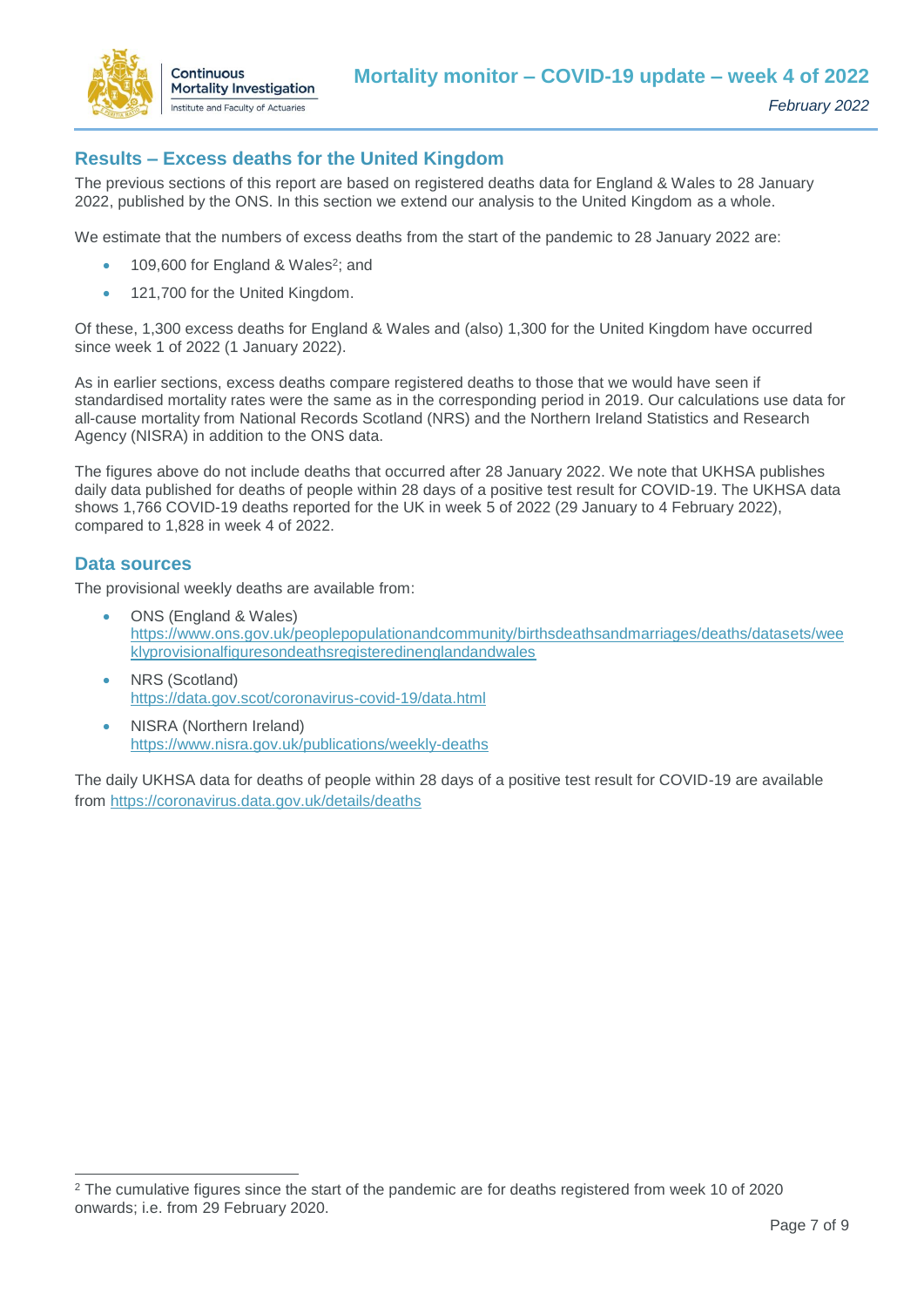

# **Appendix: Expected deaths for 2022**

Our pandemic mortality monitors include estimates of "expected" deaths, intended to represent the broad level of deaths that we might have seen in the absence of the pandemic. The choice of measure of expected deaths is somewhat subjective, and different measures lead to different estimates of expected and hence excess deaths. This is considered in an appendix to the mortality monitor for week 53 of 2020.

In all of our pandemic mortality monitors to date, we have used SMRs in 2019 as our measure of expected deaths. We initially chose this measure because of the similarity of SMRs in the first 12 weeks of 2019 and 2020, before the pandemic had a material impact on mortality.

We have decided to continue to use mortality in 2019 to estimate expected deaths in 2022.

We considered whether to use another measure, primarily to reflect the mortality improvements that we might have seen between 2019 and 2022 in the absence of the pandemic. To consider this, Chart 10 plots annual SMRs for 2011-2019, compared to the 2011-2019 trend. The chart shows that extrapolating the 2011-2019 trend to 2022 would lead to a similar mortality rate as that in 2019. This suggests that:

- mortality in 2022 might not have been too different to that in 2019 in the absence of the pandemic; and
- if we are to use historical mortality to calculate expected deaths, then it is better to use 2019 than an earlier year or an average of multiple years.

Continuing to use SMRs in 2019 as our measure of expected deaths has the further advantages that:

- it is simple to explain; and
- using the same measure of expected deaths in 2022 as in earlier years means that excess deaths in 2022 will be directly comparable with those in 2020 and 2021.



#### **Chart 10: Standardised mortality rates for calendar years 2011 to 2019, and the 2011-2019 trend**